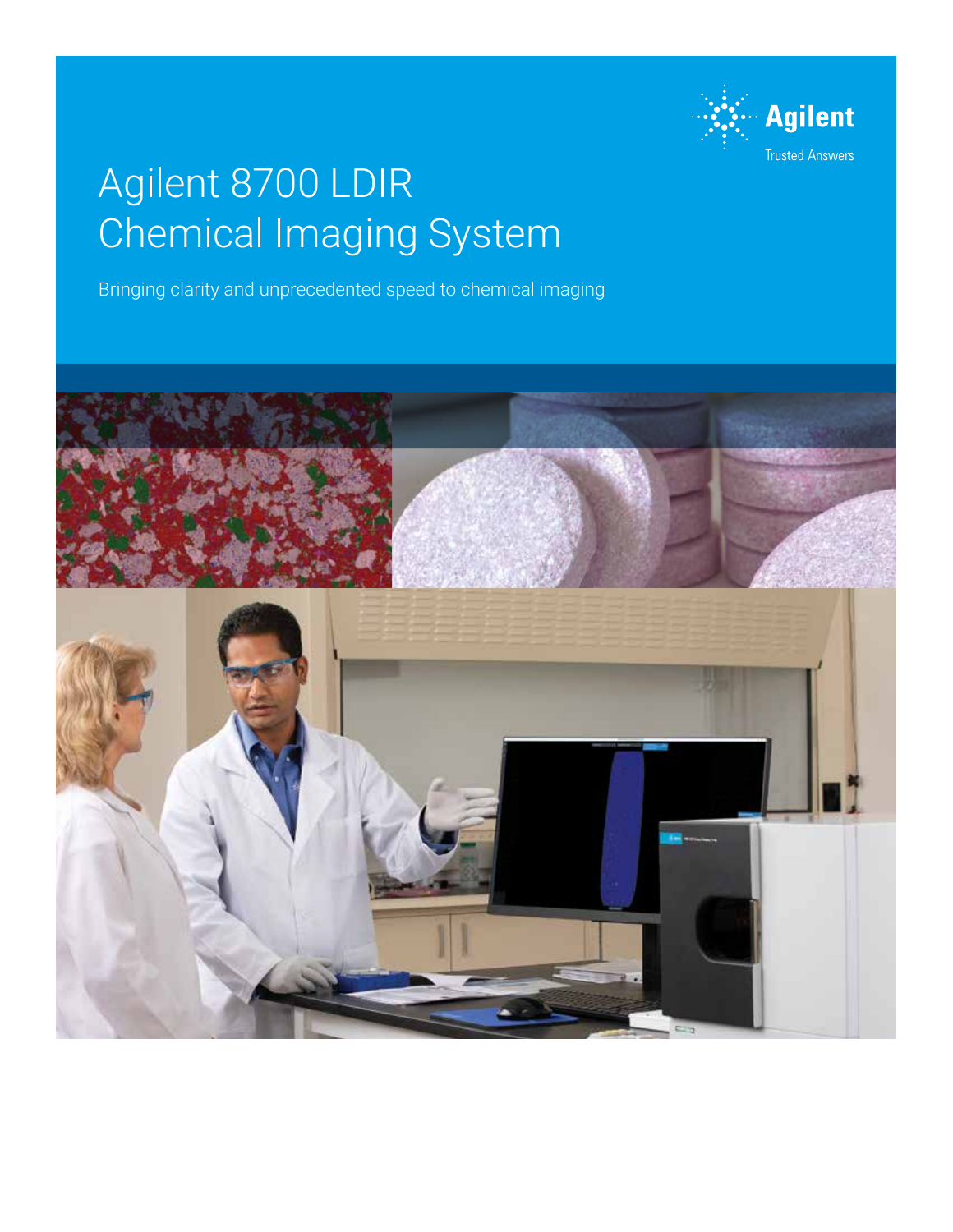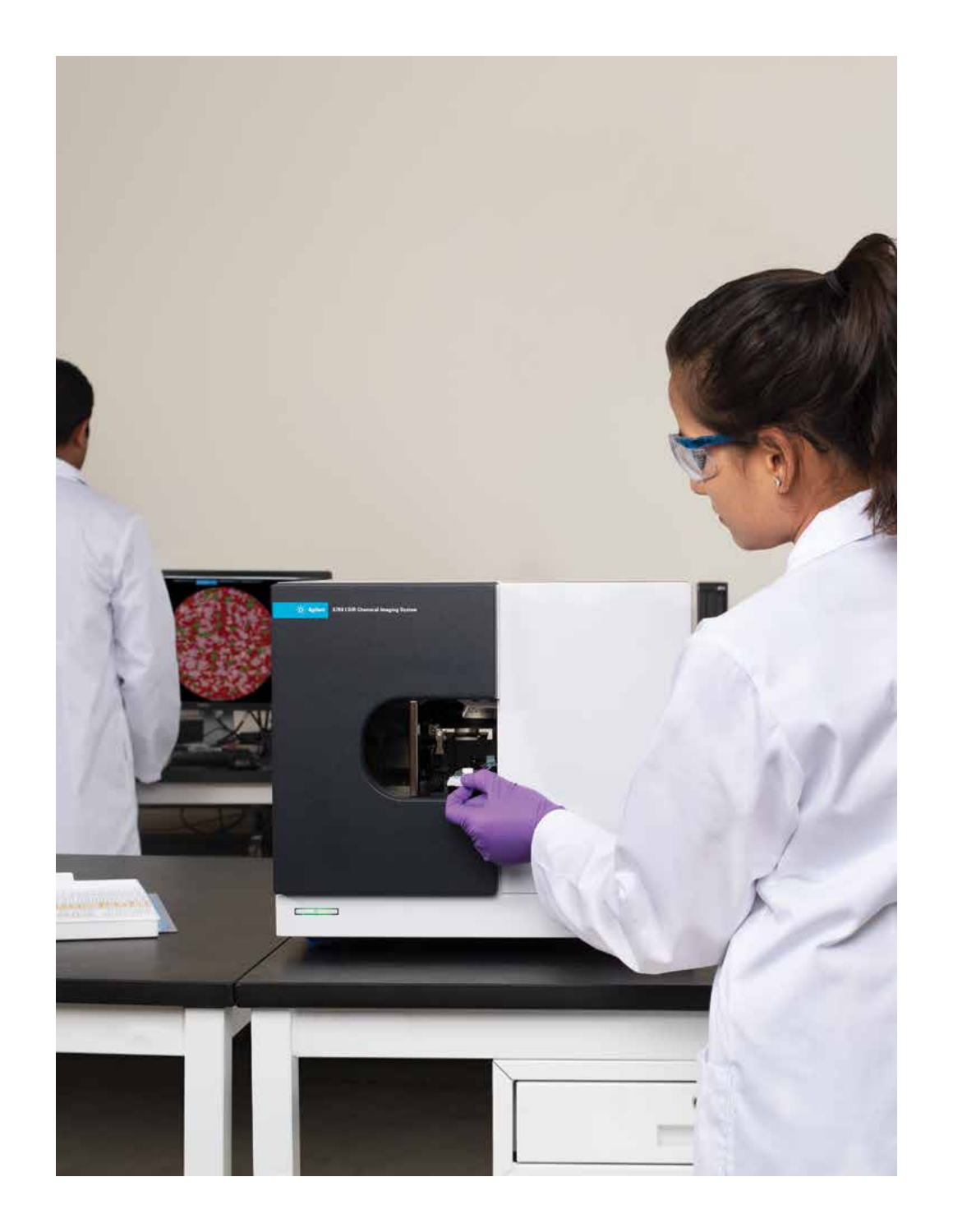# What If You Could Save Time And Achieve Better Results?

The Agilent 8700 laser direct infrared (LDIR) chemical imaging system provides a sophisticated new approach to chemical imaging and spectral analysis. Designed to be used by both experts and nonexperts alike, the 8700 LDIR provides a simple, highly automated approach for obtaining reliable high-definition chemical images of constituents on a surface.

The 8700 LDIR uses the latest quantum cascade laser (QCL) technology, coupled with rapidly scanning optics to provide fast, clear, high-quality images and spectral data. This technology is combined with intuitive Agilent Clarity software for rapid and detailed imaging of large sample areas with minimal instrument interaction via a simple load and go method.

The 8700 allows you to analyze more samples, in greater detail, in less time. This robust solution provides you with more statistical data than ever to aid in the compositional analysis of tablets, laminates, tissues, polymers, and fibers. With more meaningful information available, you can make more informed, faster decisions in product development—reducing both costs and analysis time.



(from left to right) the Agilent Sample Planer, Agilent 8700 chemical imaging system, and Agilent Clarity software.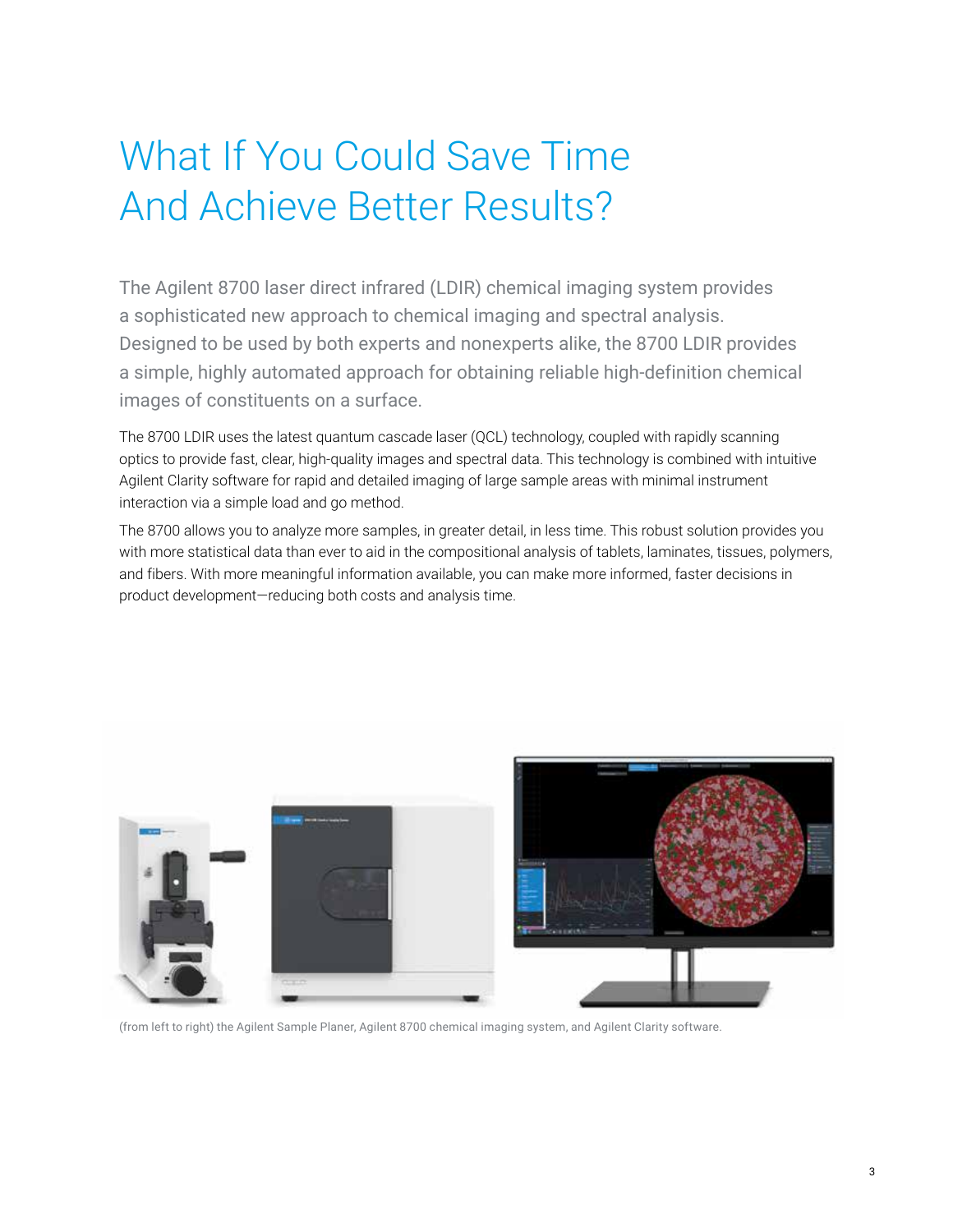# LDIR Chemical Imaging – How It Works

The 8700 LDIR works in either reflectance or attenuated total reflectance (ATR) mode. It automatically switches between these two modes by directing the incident beam to the appropriate objective. The movement of the sample, relative to the beam, is also fully automated. The 8700 LDIR has two visible channels: a large field of view camera to obtain an entire view of the sample and a microscope grade objective to capture high magnification detail.



Infrared light from the QCL (shown in red) is directed to the sample. Infrared light reflected by the sample is then directed to the detector via either of the selected optical paths (shown in dark blue).

8700 LDIR instrument optics

In reflectance mode (solid line), infrared light from the laser is focused by the fast scanning objective system that is rapidly scanned back and forth. Concurrently, the sample is automatically moved in a plan that is perpendicular to the incident light. This process yields a high-quality two-dimensional chemical image in a remarkably short time period.

In ATR mode (dashed line), infrared light from the laser is directed onto a scanning mirror that rapidly moves the light across the fixed ATR element, which is in contact with the sample.

### The key benefits

- Automated sample analysis
- Ability to survey large sample areas and then explore smaller areas of interest in more detail without changing any optics
- Full software control allows changing the field of view from microns to centimeters or the pixel size from 1 to 40 µm
- Acquire ATR imaging data with pixel size as small as 0.1 μm for unmatched image detail and spectral quality
- Rapidly identify unknowns using either commercial or custom libraries via ATR capabilities
- Determine the relative quantities of each chemical in the sample, without complex method development
- Low operating costs and maintenance as liquid nitrogen is not required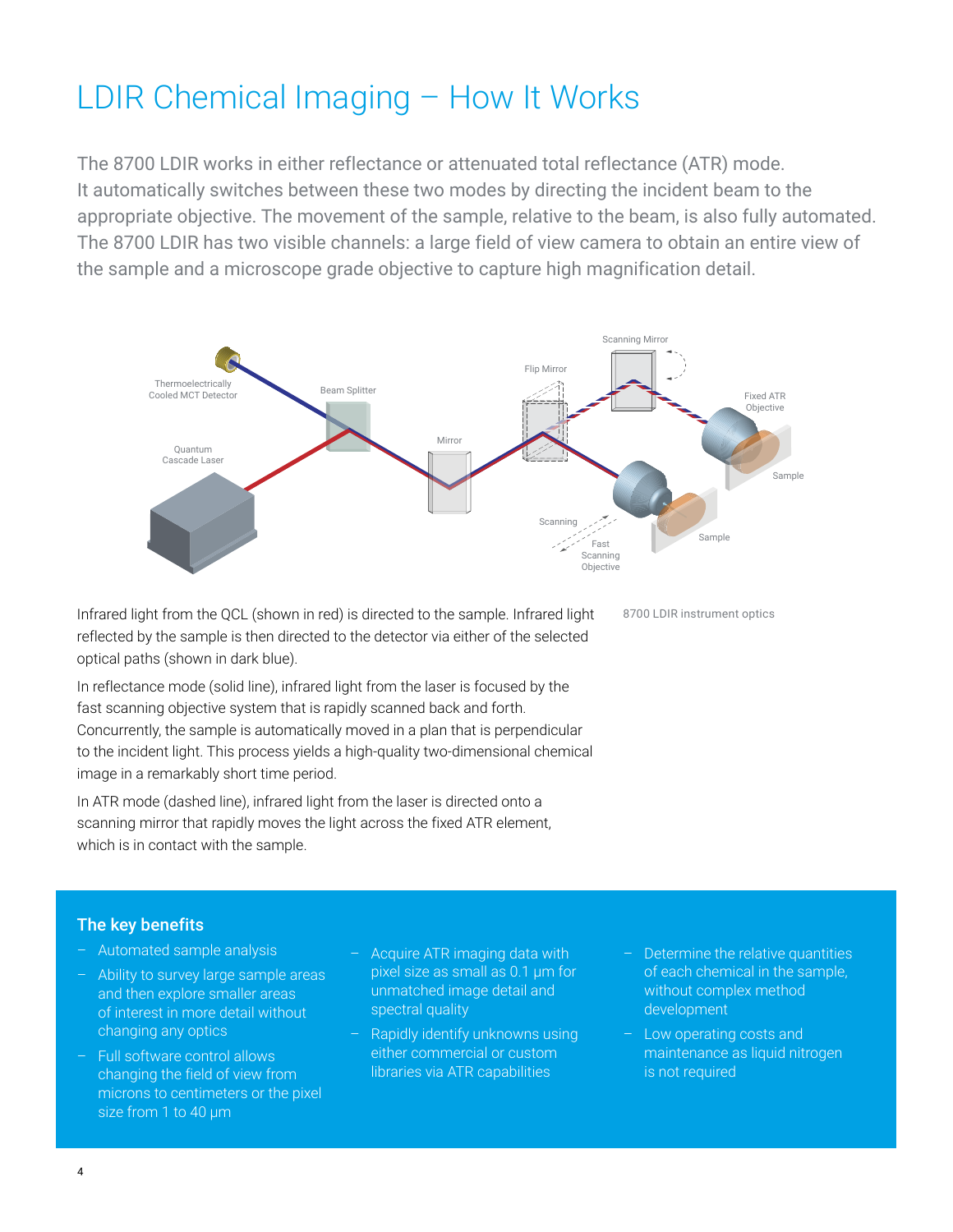# The Agilent 8700 LDIR Chemical Imaging System Handles Both Your Routine And Challenging Applications

The 8700 LDIR is ideal for a range of applications including pharmaceuticals, materials science and life science research.

# Pharmaceutical

- Quickly obtain high resolution images of the spatial distribution of active pharmaceutical ingredients (APIs) and excipients in tablets. Such images are a powerful tool during formulation development and production troubleshooting.
- Investigation of factors affecting polymorphism, crystallization and salt exchange.
- Analysis of multi-layer tablets—monitor inter- and intra-layer consistency.
- Analysis of single and multilayer coatings for consistency.
- Correlation of drug formulations (chemical and physical structure) with dissolution studies.
- Identification of extraneous particles and impurities.
- Counterfeit drug analysis—create spectral and image databases of drug tablets to support anti-counterfeiting efforts.

# Accelerate pharmaceutical drug development

Problems that arise during drug formulation studies take time and resources to resolve. With the 8700 LDIR, an entire tablet can be quickly and easily analyzed, speeding up your troubleshooting process.

Formulation studies are complex and critical processes. The 8700 LDIR system provides high sensitivity chemical composition analysis. With this system, you can now quickly and easily obtain qualitative and semi-quantitative information about APIs (polymorphs, salts), excipients, and impurities.



**4.33%** Carbamazepine form I **11.05%** Carbamazepine form III **84.62%** Cellulose

A 13 mm tablet was analyzed in 27 minutes at 10 µm pixel size. Polymorphs were identified: Carbamazepine Form I (red) and Carbamazepine form III (blue).



|                          |                | 45.06% Acetaminophen        |
|--------------------------|----------------|-----------------------------|
|                          | 41.46% Aspirin |                             |
|                          |                | 9.28% Caffeine              |
|                          |                | 1.78% Cellulose             |
| a sa Ta                  |                | 1.30% Sodium Lauryl Sulfate |
| <b>Contract Contract</b> |                | 1.26% Starch                |
| <b>Contract</b>          |                | 0.16% Hypomellose           |

A high spatial resolution chemical image of a generic headache tablet consisting of three APIs (acetaminophen, aspirin and caffeine) and four excipients. All seven components were imaged across the entire tablet (11 mm diameter) with 10 micron pixel size in only 1 hour.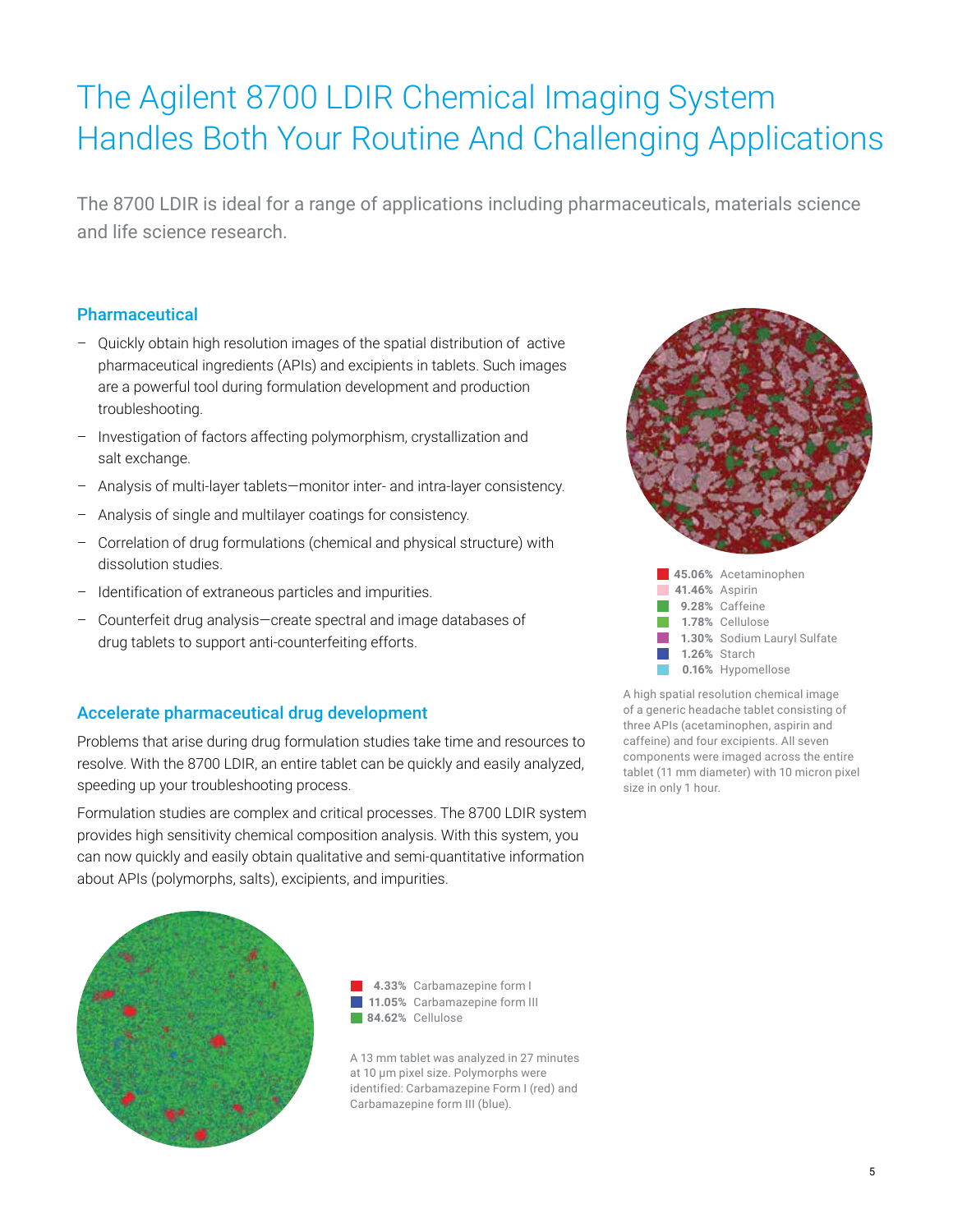### Biomedical/Life science research

- High-quality imaging and infrared spectra of cells, tissues, cartilage, bone, and other biological materials.
- Rapidly survey specimens to find and then interrogate areas of interest.
- Analysis of biopolymer surfaces to further understand activity and support quality assurance.
- Find and identify defects, impurities, and extraneous particles in biopolymer matrices.



A chemical image of a mouse brain slice showing lipid distribution (12 mm × 7 mm) at 1 µm pixel size measured in 1 hour. Sample courtesy of Dr. Kathleen Gough, University of Manitoba, Canada

#### Materials science/polymer analysis

- Analyze packaging/laminates—rapidly image and determine layer identity and thickness for functional and tie (adhesive) layers, down to  $\sim$  3 µm.
- Rapidly identify defects within polymers and multilayer films.
- Analyze extraneous surface particles and impurities on materials including semiconductors and electronic components.
- Determine and identify the authenticity of components.



A chemical image showing layers of the laminate sample (120 µm wide) consisting of polyethylene (PE), polyamide (PA), poly (ethylene vinyl alcohol) (P(EVOH)), polypropylene (PP) and polyurethane (PU). The thinnest layer observed was only 2.6 µm thick.

#### Breakthrough IR Technology

Agilent's innovative design uses quantum cascade laser (QCL) light, high resolution spatial imaging, and the intuitive Agilent Clarity software to create detailed chemical images. Unlike other QCL imaging systems that use 2D focal plane array (FPA) detectors, the 8700 LDIR employs a single-element electrically cooled detector to eliminate laser coherence artifacts from images and spectra.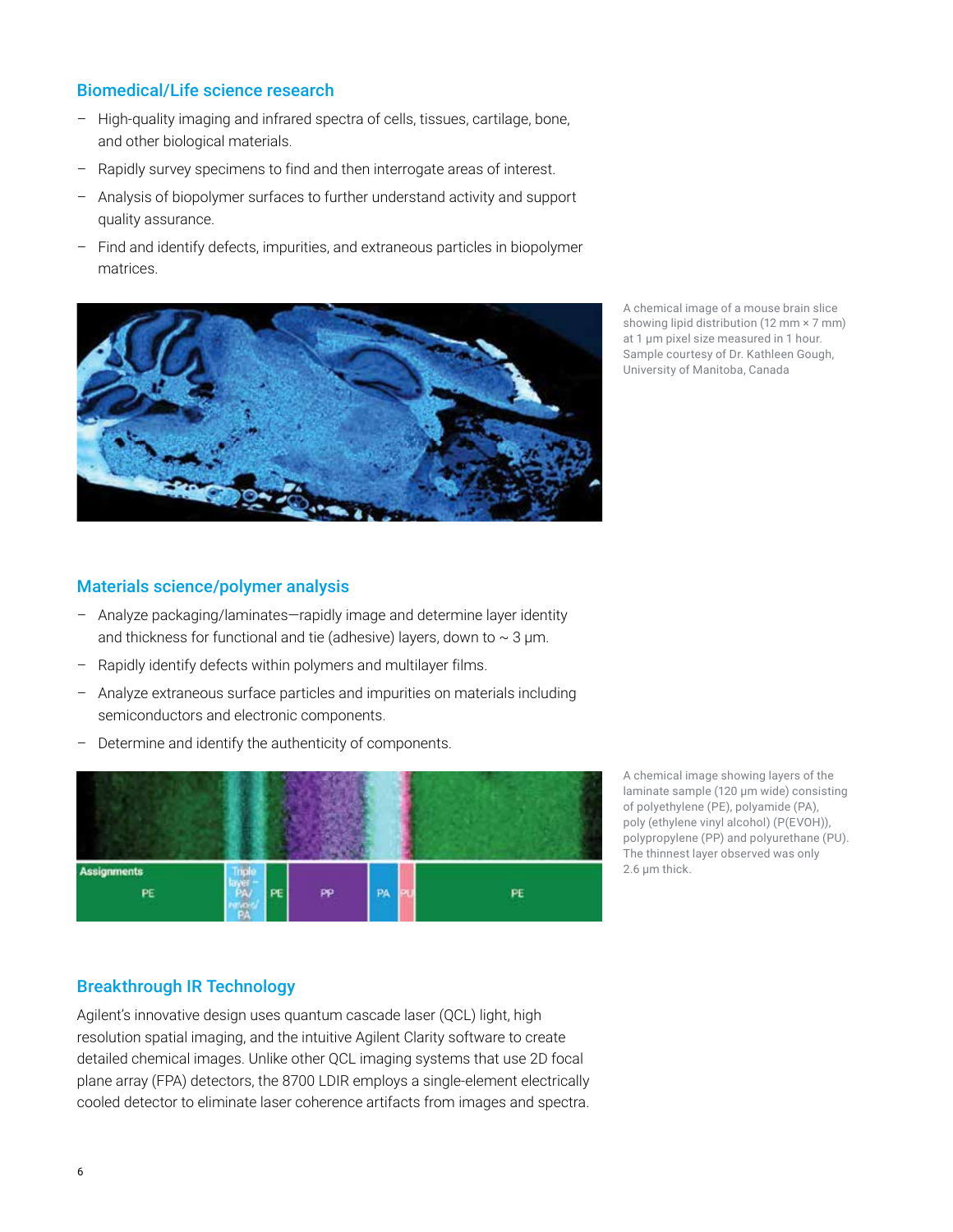# Automated. Intuitive. Fast.

# Get images fast to allow quick decision making

The instrument control and software tools of the 8700 LDIR allow both expert spectroscopists and trained technicians to analyze and characterize samples rapidly and accurately. Simply load the sample in the instrument and allow Agilent's Clarity software to reveal complex statistical data in minutes.



# Agilent Clarity software

The Agilent Clarity software combines the high resolution data from the instrument with information from a spectral library. The software produces easy to understand, high fidelity, spatially-resolved images. These images show which chemicals are located where on the sample surface.

Key software features include:

- Fast, easy method creation.
- Spectral analysis including mathematical functions (e.g. variance, addition, averaging) and spectrum transformations.
- Create and search spectral libraries to identify compounds, or export spectra for use with other third party analysis software.

# Agilent Sample Planer

The Agilent Sampler Planer is used to create a flat surface of the sample, ready for analysis by LDIR. It can handle samples up to 25 mm (W) x 50 mm (L) x 18 mm (D). The maintenance-free planer does not require a power supply, and has a simple manual adjustment to control sample thickness.



Simple report generation